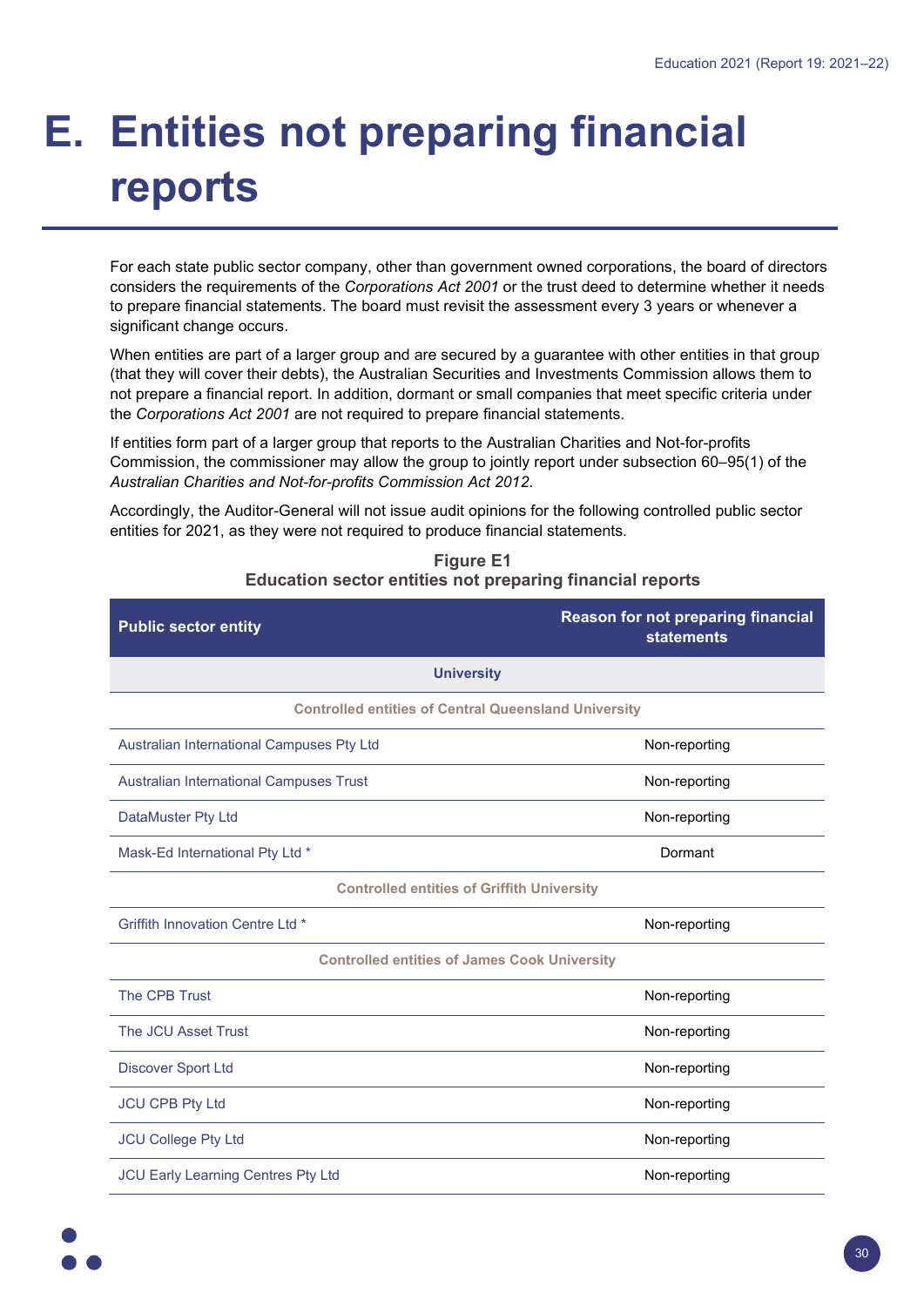| <b>Public sector entity</b>                                                      | <b>Reason for not preparing financial</b><br><b>statements</b> |  |
|----------------------------------------------------------------------------------|----------------------------------------------------------------|--|
| <b>JCU Enterprises Pty Ltd</b>                                                   | Non-reporting                                                  |  |
| <b>JCU Health Pty Ltd</b>                                                        | Non-reporting                                                  |  |
| <b>JCU Univet Pty Ltd</b>                                                        | Non-reporting                                                  |  |
| North Queensland Commercialisation Company Pty Ltd                               | Non-reporting                                                  |  |
| Tropical Queensland Centre for Oral Health Pty Ltd                               | Non-reporting                                                  |  |
| James Cook Academy Pte Ltd                                                       | Non-reporting                                                  |  |
| Eagle Infotech Consultants Pte Ltd                                               | Non-reporting                                                  |  |
| <b>Controlled entities of Queensland University of Technology</b>                |                                                                |  |
| <b>QUT Enterprise Holdings Pty Ltd</b>                                           | Non-reporting                                                  |  |
| <b>Brisbane Business School Pty Ltd</b>                                          | Non-reporting                                                  |  |
| <b>Student Managed Investment Fund</b>                                           | Non-reporting                                                  |  |
| <b>QUT bluebox Pty Ltd</b>                                                       | Non-reporting                                                  |  |
| QUT Advisory Pty Ltd (formerly known as Creative Industries<br>Precinct Pty Ltd) | Non-reporting                                                  |  |
| <b>QUT Enterprise Holdings Trust</b>                                             | Non-reporting                                                  |  |
| <b>QUT bluebox Trust</b>                                                         | Non-reporting                                                  |  |
| <b>Controlled entities of The University of Queensland</b>                       |                                                                |  |
| <b>UQ Holdings Pty Ltd</b>                                                       | Non-reporting                                                  |  |
| UQ Jakarta Office Pty Ltd                                                        | Non-reporting                                                  |  |
| <b>Dendright Pty Ltd</b>                                                         | Non-reporting                                                  |  |
| <b>Global Change Institute Pty Ltd</b>                                           | Wound up                                                       |  |
| <b>IMBcom Pty Ltd</b>                                                            | Non-reporting                                                  |  |
| <b>JKTech Pty Ltd</b>                                                            | Non-reporting                                                  |  |
| <b>Leximancer Pty Ltd</b>                                                        | Non-reporting                                                  |  |
| Neo Rehab Pty Ltd                                                                | Non-reporting                                                  |  |
| SMI-ICE-Chile SpA                                                                | Non-reporting                                                  |  |
| <b>Symbiosis Group Pty Ltd</b>                                                   | Non-reporting                                                  |  |
| <b>UQ Health Care Ltd</b>                                                        | Non-reporting                                                  |  |
| <b>UQ College Ltd</b>                                                            | Non-reporting                                                  |  |